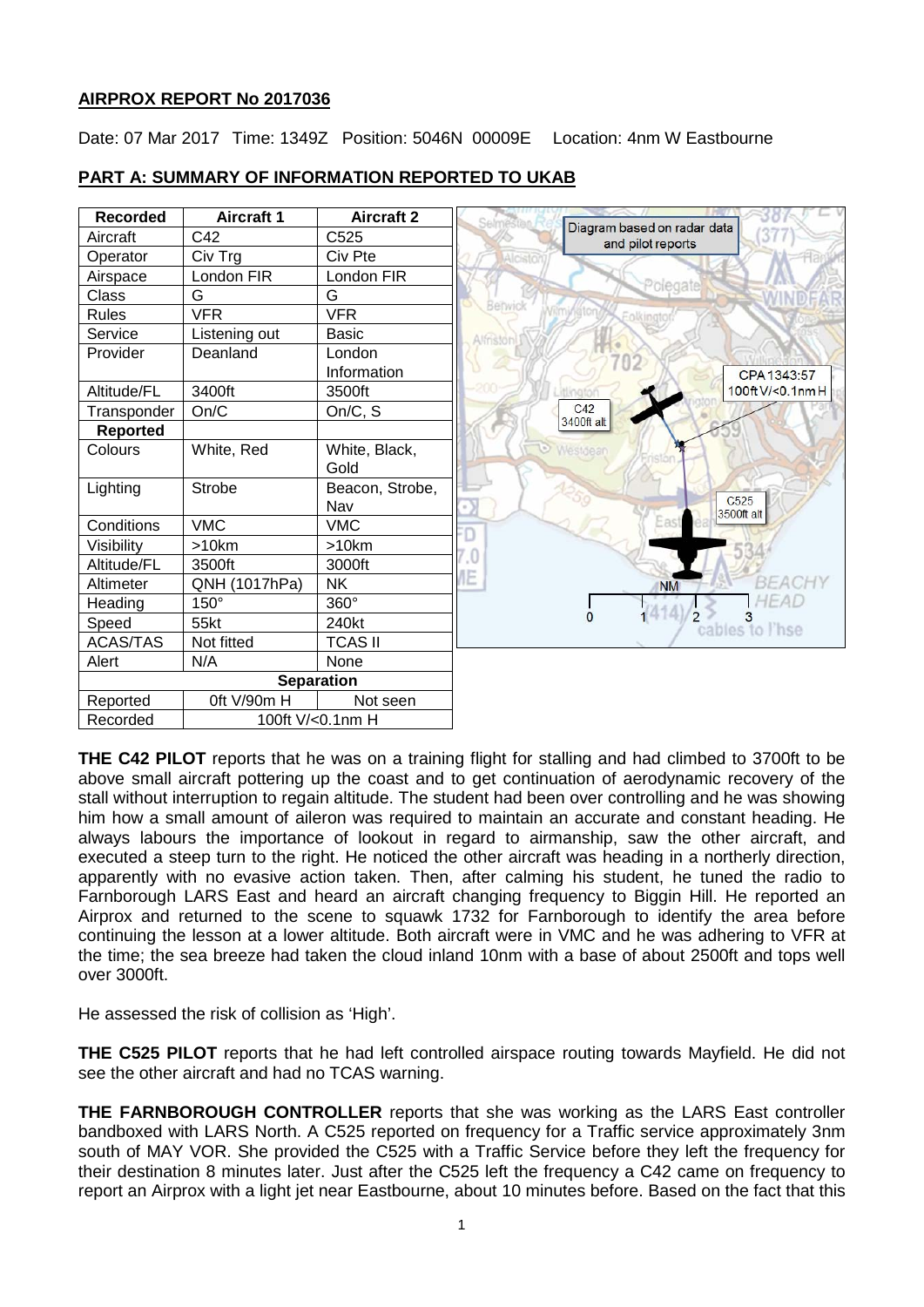was the track that the C525 had taken inbound before they called her and she observed no other fast moving tracks, she deduced that the Airprox was probably with the C525; however she could not verify this. She took all the details of the Airprox from the C42 before they left the frequency.

## **Factual Background**

The weather at Shoreham was recorded as follows:

METAR EGKB 071320Z 25006KT 220V280 9999 SCT030 09/03 Q1017 METAR EGKB 071350Z 25006KT 200V300 9999 SCT025 08/02 Q1018

#### **Analysis and Investigation**

## **CAA ATSI**

The C42 was conducting flight training VFR at 3700ft, not in receipt of an ATC service.

At 1326:30 the pilot of the C525 had requested to leave controlled airspace and route direct to Biggin Hill whilst still with Swanwick Area Control (AC). At 1332:19 the Swanwick controller transferred the C525 to London FIR, and the pilot reported on that frequency at 1332:35 whilst still inside controlled airspace, 44nm SSW of the Seaford (SFD) VOR, in the descent, passing FL182 to an indicated FL50 (Figure 1).



Figure 1 – 1332:35

The C525 pilot reported being on a GODLU 1F (which is the RNAV Standard Arrival (STAR) for London City - although the aircraft was inbound to Biggin Hill), but was asked to standby by the London Flight Information Service Officer (FISO) who was on the landline to another unit.

At 1333:00 the FISO requested the position and level of the C525, which was reported as being FL165 and having just passed reporting point NEVIL, (the initial fix for the STAR). The pilot of the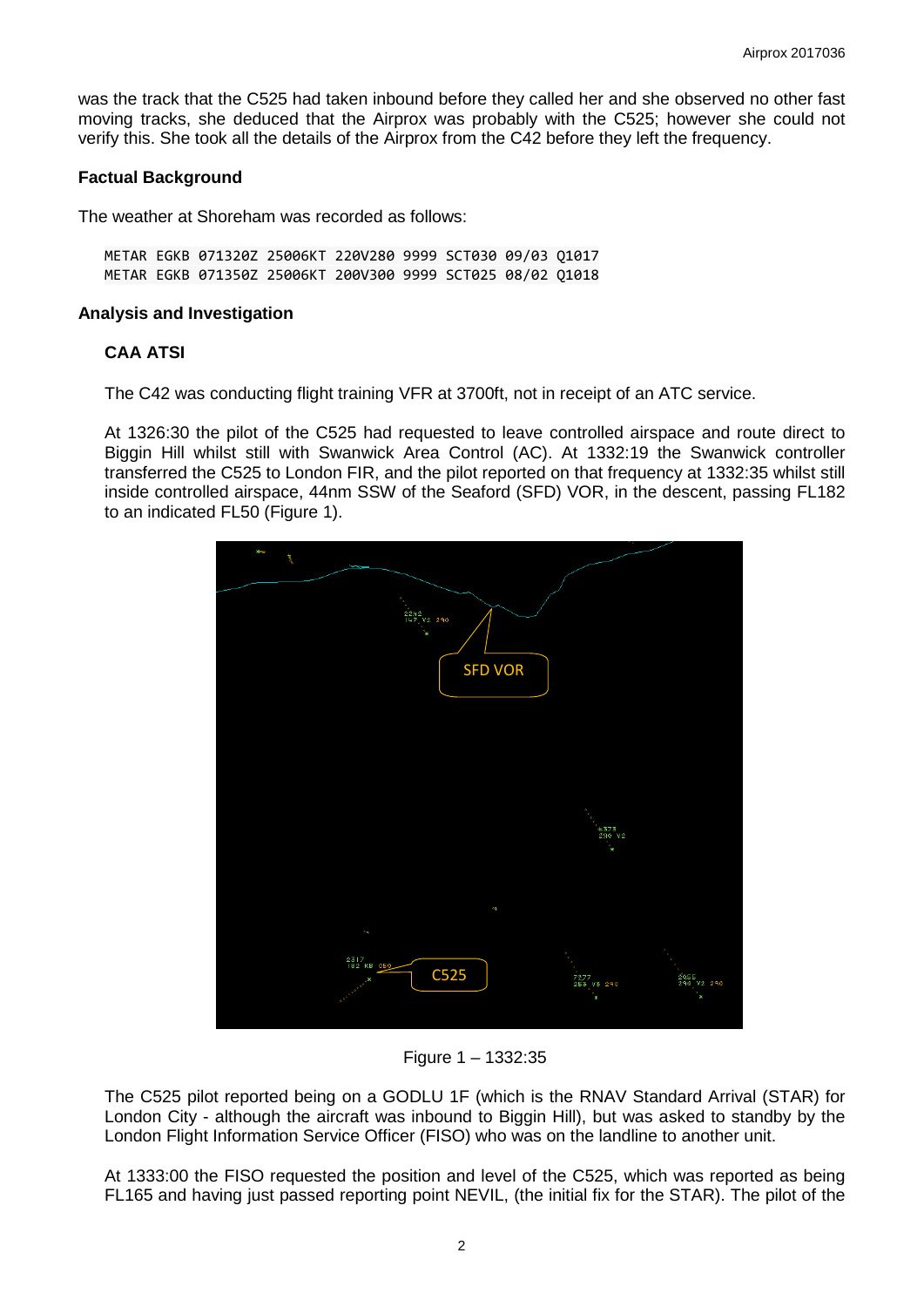C525 also stated their intention to leave the STAR once they had descended out of controlled airspace, (the base of controlled airspace was FL75). The FISO confirmed that it would be a Basic Service once they left controlled airspace.

At 1334:00 the FISO asked the C525 at which point they would cross the UK coastline, and the C525 pilot confirmed that it would be in the Eastbourne area. This was acknowledged by the FISO who requested that they report crossing the coastline.

At 1337:00 the FISO again requested the level of the C525. The pilot reported passing FL75 and turning towards the Seaford area. The FISO allocated the London FIS Conspicuity code 1177, and confirmed it was a Basic Service which was acknowledged by the pilot. At 1338:25 the FISO passed the London QNH and advised that they would transfer the C525 to Farnborough Radar as they passed Eastbourne.

At 1341:12 the C525 pilot reported commencing descent to 3500ft. At the same time an intermittent contact (which was subsequently identified as the C42) can be seen on the area radar recording (Figure 2).



Figure 2 – 1341:12

At 1343:42 the C525 pilot reported crossing the coastline at Eastbourne in the descent to 2300ft. This was acknowledged by the FISO who instructed the C525 pilot to squawk 7000 and to freecall Farnborough Radar giving the pilot the relevant frequency (Figure 3).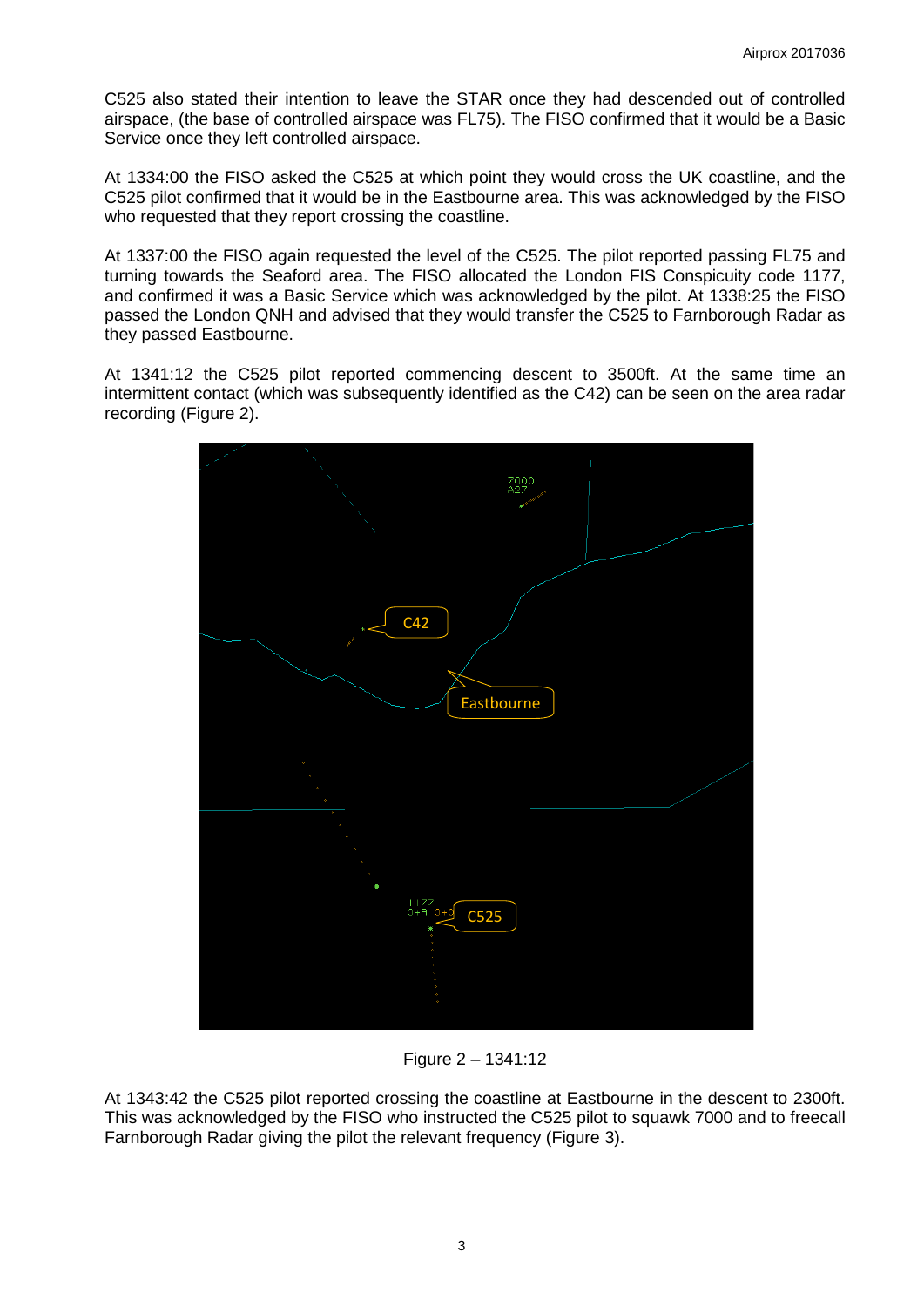

Figure 3 – 1343:42 Figure 4 – 1343:54

CPA took place at 1343:54 with the aircraft separated by less than 0.1nm laterally and less than 100ft vertically (Figure 4).

At 1345:37 the C525 called Farnborough LARS for a Traffic Service but made no mention of an Airprox. At 1349:25 the pilot of the C42 contacted Farnborough LARS to file the Airprox.

The pilot of the C42 submitted video evidence, from which the following stills were taken. Figure 5 shows the C525 visible about two seconds after the point at which the pilot of the C42 was seen to commence avoiding action. The subsequent stills are taken 1 second apart.



Figure 5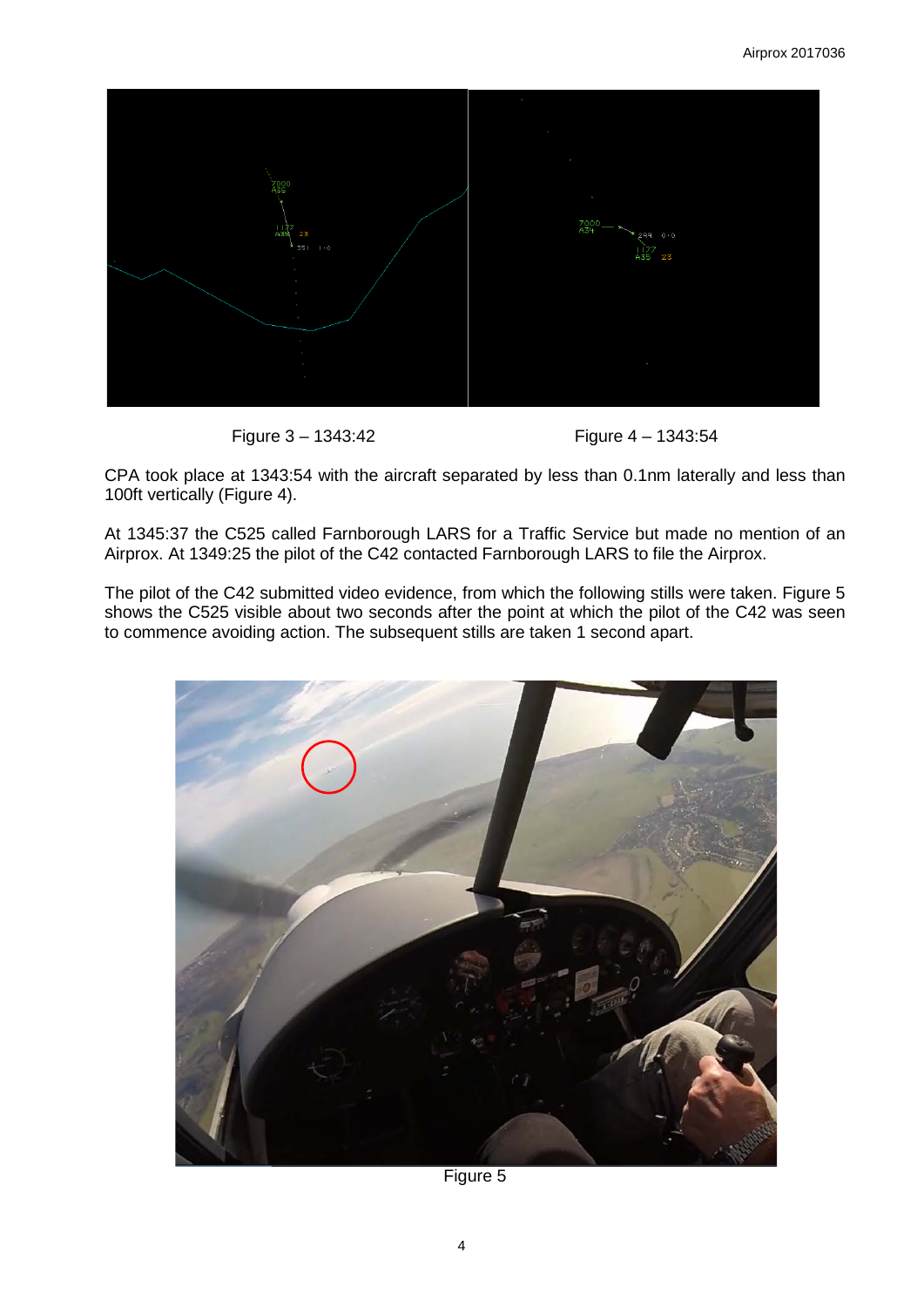

Figure 6



Figure 7

London FIR FISOs provide only a Basic Service with no access to surveillance-derived information; their Traffic information is based on aircraft position reports. CAP774, The UK Flight Information Services states:

*A FISO shall not utilise surveillance-derived data to provide traffic information when providing a Basic Service*.

*A Basic Service relies on the pilot avoiding other traffic, unaided by controllers/ FISOs.*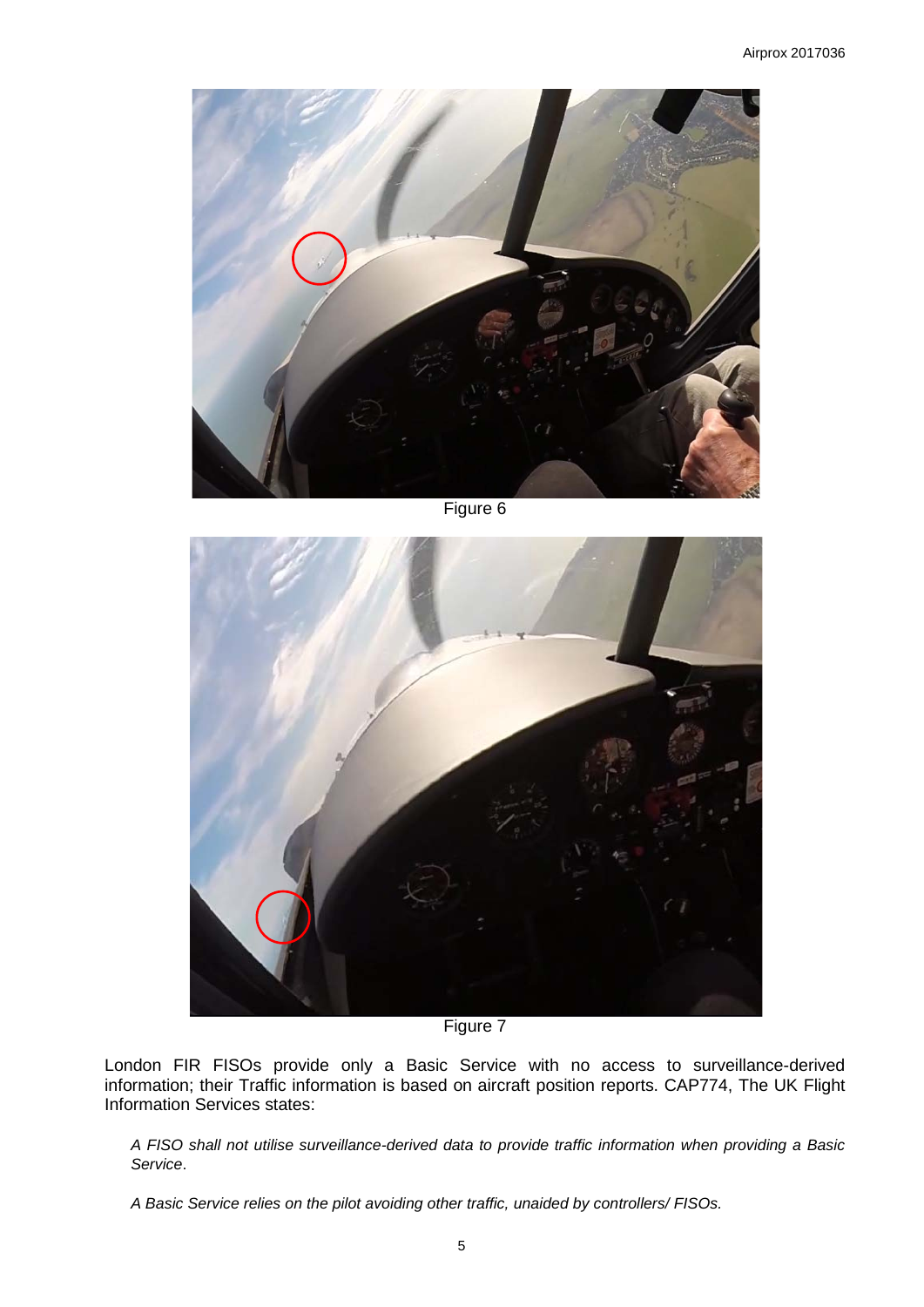The pilot of the C525 reported not having seen the C42, nor receiving any TCAS alert, although TCAS II was reported fitted to the C525, and both aircraft were transponding SSR Mode A & C.

Although it was always the intention that the C525 would speak to London FIR once it had left controlled airspace, the fact that it was transferred by the Swanwick AC controller to the London FISO whilst still inside controlled airspace is non-standard; an ATC service cannot be provided by a FISO to an aircraft inside controlled airspace.

#### **UKAB Secretariat**

The C42 and C525 pilots shared an equal responsibility for collision avoidance and not to operate in such proximity to other aircraft as to create a collision hazard<sup>[1](#page-5-0)</sup>. If the incident geometry is considered as head-on or nearly so then both pilots were required to turn to the right<sup>[2](#page-5-1)</sup>. If the incident geometry is considered as converging then the C42 pilot was required to give way to the  $C525^3$  $C525^3$ .

## **Summary**

An Airprox was reported when a C42 and a C525 flew into proximity at 1343 on Tuesday  $7<sup>th</sup>$  March 2017. Both pilots were operating under VFR in VMC, the C42 pilot was listening out on with Deanland and the C525 pilot in receipt of an Information from London Information.

# **PART B: SUMMARY OF THE BOARD'S DISCUSSIONS**

Information available consisted of reports from the pilots of both aircraft, transcripts of the relevant RT frequencies, radar photographs/video recordings, reports from the air traffic controllers involved and reports from the appropriate ATC and operating authorities.

The Board began by discussing the actions of the Swanwick controller in releasing the C525 to London Information whilst still inside controlled airspace. The NATS representatives agreed that this was not normal practice and that aircraft were usually only released when closer to the boundary of controlled airspace and about to enter Class G airspace. Some members wondered whether the Swanwick controller should have offered to transfer the C525 pilot to Farnborough Radar rather than London FIS but controlling members pointed out that the decision to deviate from the planned route and operate outside controlled airspace with London FIS would have been the C525 pilot's, and this was probably something that he would regularly do to save time and fuel. Although not directly pertinent to the incident itself, the Board were informed that the Swanwick ATCO's had been rebriefed regarding their responsibilities for provision of a radar service in controlled airspace even when pilots request to deviate from their planned route and leave controlled airspace early.

The Board then turned to the actions of the C525 pilot. Members agreed that, although the pilot was perfectly entitled to leave controlled airspace early and operate in the open FIR whilst receiving only a Basic Service, bearing in mind the speed of the C525 (240kts) he would have been much better placed to have sought a radar-based Traffic service from an appropriate unit. Given that the C42 was squawking 7000 at the time, members were perplexed that the C525's TCAS did not alert the pilot to the presence of the C42. Some members wondered if the relative aspect of the 2 aircraft may have resulted in aerial blanking but this was discounted as a very unlikely scenario.

Turning to the C42 pilot, members commended him for maintaining a robust lookout whilst conducting his instructional task, which had allowed him to take appropriate avoiding action after sighting the C525 at a late stage. Some members wondered whether he too might have been better placed by asking for a Traffic Service whilst conducting his training sortie, although they recognised that there were trade-offs between the ability to conduct the instructional task in a quiet cockpit environment

<span id="page-5-1"></span><span id="page-5-0"></span><sup>&</sup>lt;sup>1</sup> SERA.3205 Proximity.<br><sup>2</sup> SERA.3210 Right-of-way (c)(1) Approaching head-on.<br><sup>3</sup> SERA.3210 Right-of-way (c)(2) Converging.

<span id="page-5-2"></span>